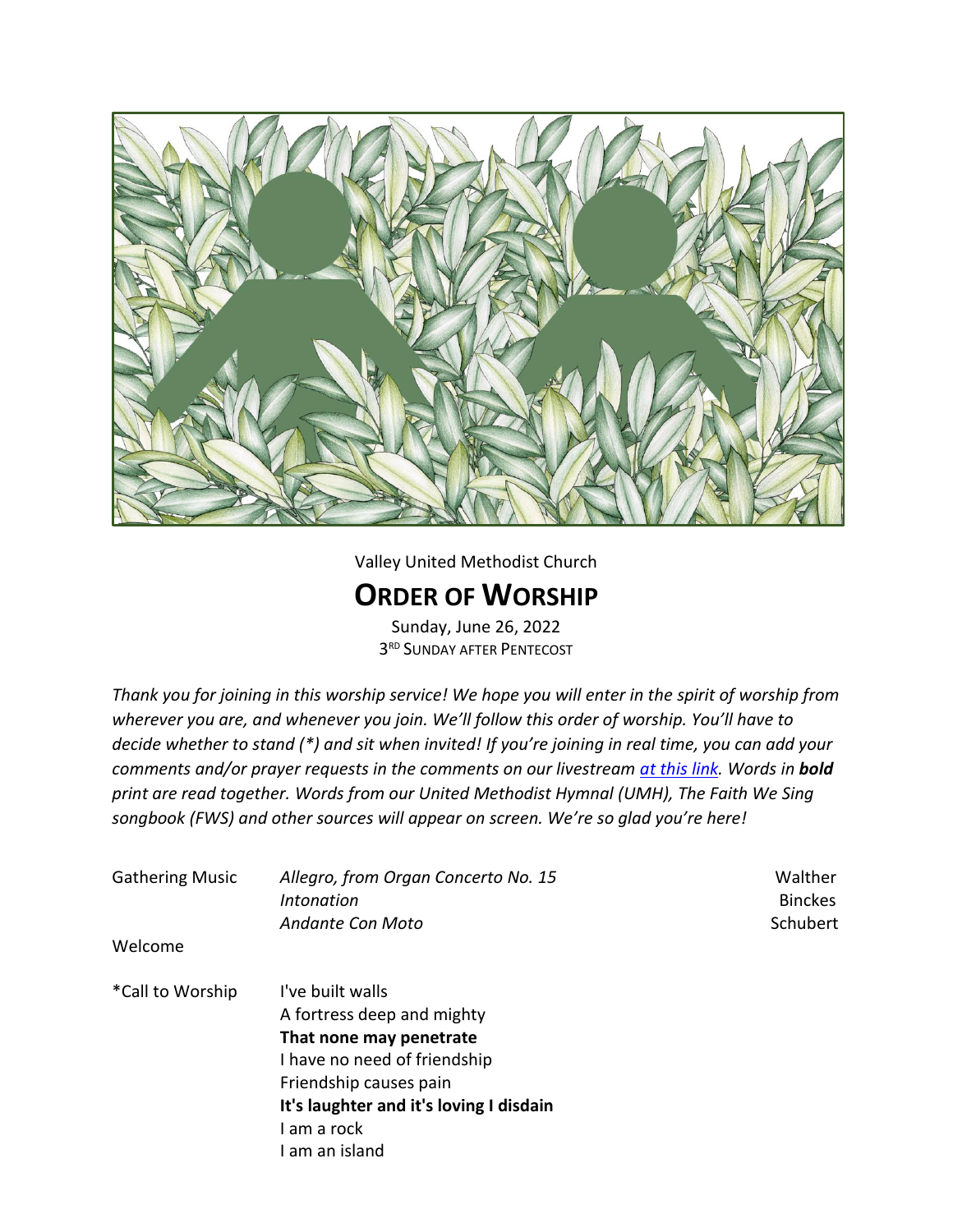|                 | And a rock feels no pain<br>And an island never cries<br>And yet, God said:<br>It is not good that we humans should be alone.<br>And so,<br>none of us is a rock, and we were never islands.<br>adapted from Paul Simon, lyrics, I am a rock, 1978                                                               |
|-----------------|------------------------------------------------------------------------------------------------------------------------------------------------------------------------------------------------------------------------------------------------------------------------------------------------------------------|
| *Opening Hymn   | All Creatures of Our God and King (UMH 62), stanzas 1-3, 5                                                                                                                                                                                                                                                       |
|                 | 1-All creatures of our God and King,<br>lift up your voice and with us sing,<br>O praise ye! Alleluia!<br>O brother sun with golden beam,<br>O sister moon with silver gleam!                                                                                                                                    |
|                 | Refrain-O praise ye! O praise ye!<br>Alleluia! Alleluia! Alleluia!                                                                                                                                                                                                                                               |
|                 | 2-O brother wind, air, clouds and rain,<br>by which all creatures ye sustain,<br>O praise ye! Alleluia!<br>Thou rising morn, in praise rejoice,<br>Ye lights of evening, find a voice! Refrain                                                                                                                   |
|                 | 3-O sister water, flowing clear,<br>make music for thy Lord to hear,<br>Alleluia! Alleluia!<br>O brother fire who lights the night,<br>providing warmth, enhancing sight. Refrain                                                                                                                                |
|                 | 5-All ye who are of tender heart,<br>forgiving others, take your part,<br>O praise ye! Alleluia!<br>Ye who long pain and sorrow bear,<br>praise God and on him cast your care! Refrain                                                                                                                           |
| *Opening Prayer | You make us for relationship, O God.<br>Relationship with you, and relationship with one another.<br>Friendship is a gift you gave from the very beginning of time.<br>Join us this day as we strengthen our connections<br>with you, with friends and family,<br>including the friends we don't know yet. Amen. |

Time with Children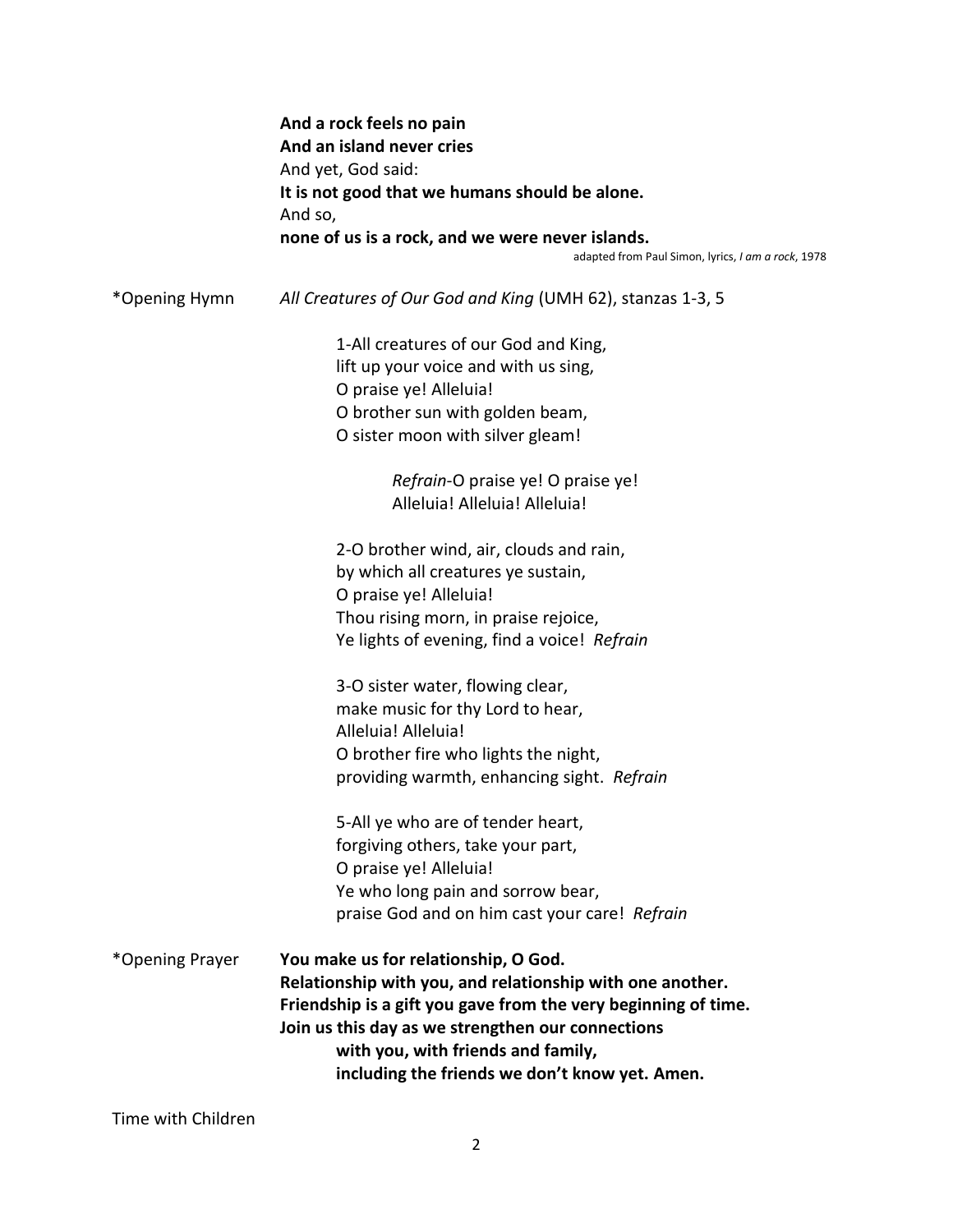## Scripture Reading Genesis 2.15-25

<sup>15</sup>The LORD God took the man and put him in the garden of Eden to till it and keep it. **<sup>16</sup>** And the LORD God commanded the man, "You may freely eat of every tree of the garden, **<sup>17</sup>** but of the tree of the knowledge of good and evil you shall not eat, for in the day that you eat of it you shall die."

**<sup>18</sup>** Then the LORD God said, "It is not good that the man should be alone; I will make him a helper as his partner." **<sup>19</sup>** So out of the ground the LORD God formed every animal of the field and every bird of the air and brought them to the man to see what he would call them, and whatever the man called every living creature, that was its name. **<sup>20</sup>** The man gave names to all cattle and to the birds of the air and to every animal of the field, but for the man<sup>[\[a\]](https://www.biblegateway.com/passage/?search=Genesis+2%3A15-25&version=NRSVUE#fen-NRSVUE-51a)</sup> there was not found a helper as his partner. **<sup>21</sup>** So the LORD God caused a deep sleep to fall upon the man, and he slept; then he took one of his ribs and closed up its place with flesh. **<sup>22</sup>** And the rib that the LORD God had taken from the man he made into a woman and brought her to the man. **<sup>23</sup>** Then the man said,

"This at last is bone of my bones and flesh of my flesh; this one shall be called Woman, for out of Man this one was taken."

<sup>24</sup> Therefore a man leaves his father and his mother and clings to his wife, and they become one flesh. **<sup>25</sup>** And the man and his wife were both naked and were not ashamed.

The Word of God for the people of God. **Thanks be to God.** Message beFRIENDing: Not a rock, never an island Living Friendship A Conversation with Rick Santi, longtime Valley member Making Connections Did you ever try to live as an island? How'd that work for you? Why did God want us to live connected to one another? How does friendship fit into that plan? Call to Prayer *Bind Us Together* (FWS 2226) *Refrain*-Bind us together, Lord, bind us together with cords that cannot be broken. Bind us together, Lord, bind us together, Lord, bind us together in love. There is only one God, there is only one King; There is only one body, that is why we sing. *Refrain*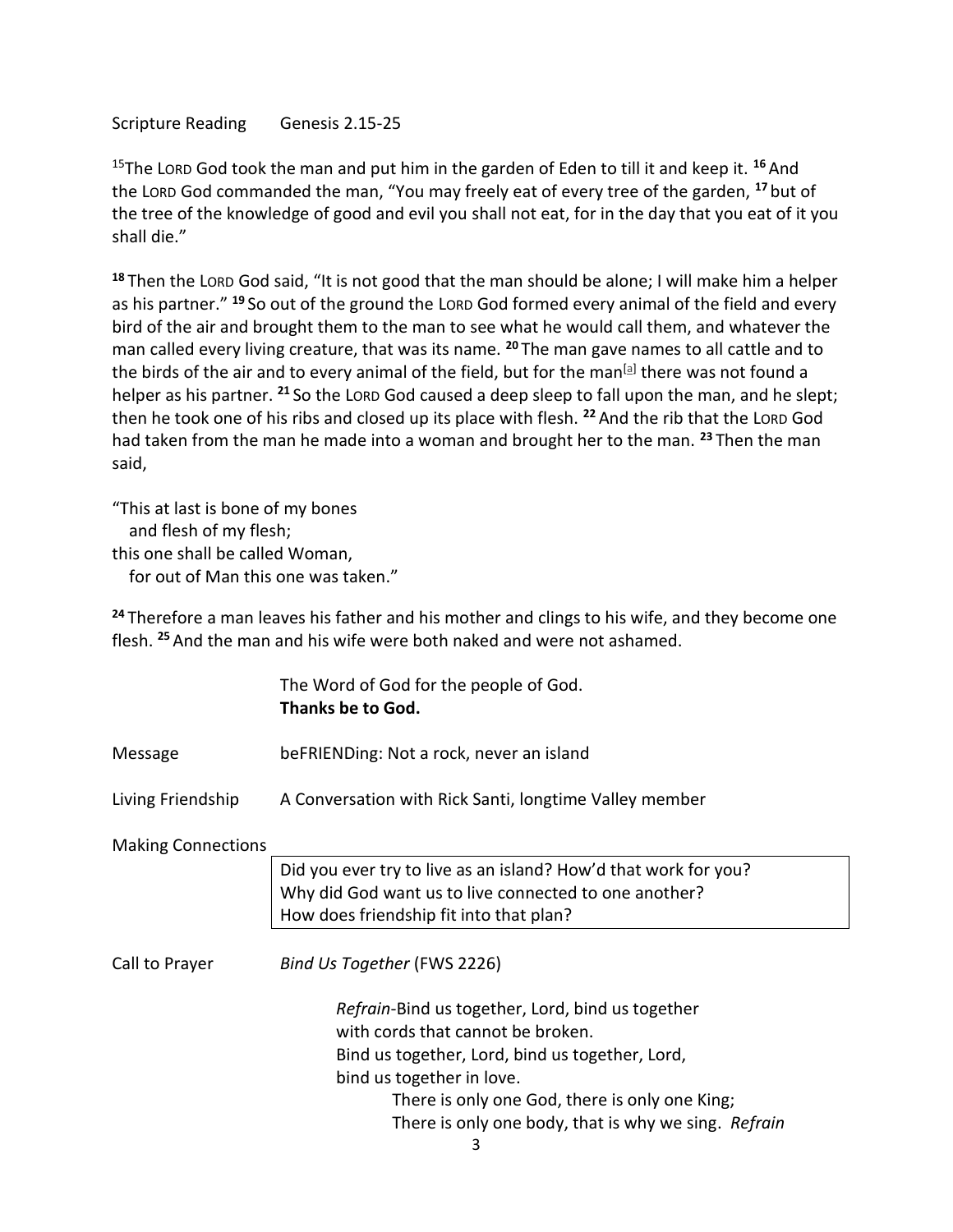| Time of Prayer    |                                                                                                                                                                                                                                                                                                                                                                      |  |
|-------------------|----------------------------------------------------------------------------------------------------------------------------------------------------------------------------------------------------------------------------------------------------------------------------------------------------------------------------------------------------------------------|--|
| The Lord's Prayer | Our Father, who art in heaven, hallowed be thy name. Thy kingdom<br>come, thy will be done, on earth as it is in heaven. Give us this day our<br>daily bread, and forgive us our sins as we forgive those who sin against<br>us. And lead us not into temptation, but deliver us from evil. For thine is<br>the kingdom, and the power, and the glory forever. Amen. |  |
| Time of Offering  | How Good to Be Together (on screen)                                                                                                                                                                                                                                                                                                                                  |  |
|                   | Refrain-How to be good together<br>How to be good together in honesty<br>We bless the Christ among us<br>We bless the Christ among us in you and me                                                                                                                                                                                                                  |  |
|                   | 1-We bring our heartbeats                                                                                                                                                                                                                                                                                                                                            |  |
|                   | We bring our brokenness                                                                                                                                                                                                                                                                                                                                              |  |
|                   | We bring our questions, fears and dreams. Refrain                                                                                                                                                                                                                                                                                                                    |  |
|                   | 2-We bring our joy                                                                                                                                                                                                                                                                                                                                                   |  |
|                   | We bring confusion                                                                                                                                                                                                                                                                                                                                                   |  |
|                   | We bring excitement and disappointments. Refrain x 2                                                                                                                                                                                                                                                                                                                 |  |
| *Response         | Praise God from Whom All Blessings Flow (UMH 95)                                                                                                                                                                                                                                                                                                                     |  |
|                   | Praise God, from whom all blessings flow;                                                                                                                                                                                                                                                                                                                            |  |
|                   | praise him, all creatures here below;                                                                                                                                                                                                                                                                                                                                |  |
|                   | praise him above, ye heavenly host;                                                                                                                                                                                                                                                                                                                                  |  |
|                   | praise Father, Son, and Holy Ghost. Amen.                                                                                                                                                                                                                                                                                                                            |  |
| *Offering Prayer  | Holy God, we love because we are made in your image.<br>We give and serve because you have made us to care for one another.<br>Use these gifts, Father, in your ongoing work of creation and repair,<br>as we see and befriend those you have entrusted to us.<br>In Jesus' name we pray. Amen.                                                                      |  |
| *Closing Hymn     | In Unity We Lift Our Song (FWS 2221), stanzas 1-2                                                                                                                                                                                                                                                                                                                    |  |
|                   | 1-In unity we lift our song of grateful adoration,<br>for brothers brave and sisters strong.<br>What cause for celebration!<br>For those whose faithfulness has kept us through distress,<br>who've shared with us our plight,<br>who've held us into the night,<br>the blessed congregation.                                                                        |  |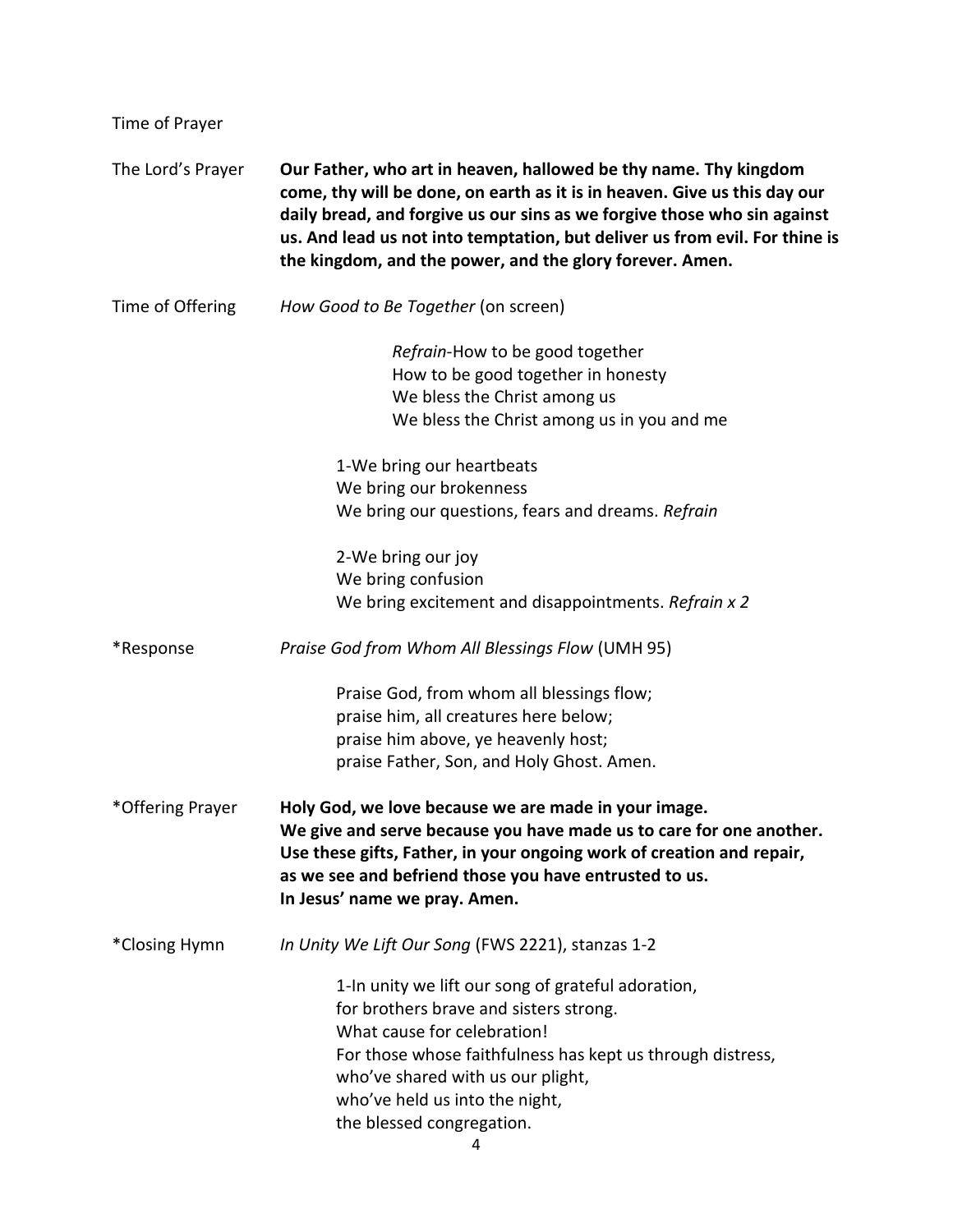2-For stories told and told again to every generation, to give us strength in times of pain, to give us consolation. Our spirits to revive to keep our dreams alive, when we are far from home and evil seasons come; how firm is our foundation.

\*Benediction

Postlude *Recessional in Echo Style* Martin **Martin** 

Lyrics reprinted under CCLI License # 1530449. Livestream under CCLI Streaming License # 20723100. Used by permission. All rights reserved.

## **ANNOUNCEMENTS** \*\*\*\*\*\*\*\*\*\*\*\*\*\*\*\*\*\*\*\*\*\*\*\*\*\*\*\*\*\*\*\*\*\*\*\*\*\*\*\*\*\*\*\*\*\*\*\*\*\*\*\*\*\*\*\*\*\*\*\*\*\*\*\*\*\*\*\*\*\*\*\*\*\*\*\*\*\*

| Today, June 26 | 9:00 a.m.    | Worship in Person and Livestream<br>Fellowship Time |
|----------------|--------------|-----------------------------------------------------|
|                | 1:00 p.m.    | UMC Forum-Fellowship Hall                           |
| Mon., June 27  | 5:30 p.m.    | <b>Vacation Bible School</b>                        |
| Tues., June 28 | $10:30$ a.m. | <b>Equity and Justice Team</b>                      |
|                | 5:30 p.m.    | <b>Vacation Bible School</b>                        |
| Wed., June 29  | 4:00 p.m.    | <b>Prayer Group</b>                                 |
|                | 5:30 p.m.    | <b>Vacation Bible School</b>                        |
| Sun., July 3   | 9:00 a.m.    | Outdoor Worship in Person and Livestream            |
|                |              | Fellowship and Games following worship              |
|                | $11:15$ a.m. | Lunch served                                        |

**Serving us today**: Lee Schott, Pastor; Karen Hutzell, Organist; Bonnie Constant and Marilyn Hanson, Ushers; Carolyn Lancaster and Kim Tyrrell, Nursery Attendants; Carolyn Lancaster, Fellowship; Nathan and Johnathan Henn, Tech Team; Starr Himes, Livestream Greeter, Anne Hauser, Song Leader.

**Feed the Kids**: This is the final week for Feed the Kids, bring your food items or make a monetary contribution marked *Feed the Kids or Food Pantry*.

**Forum on the Future of the United Methodist Church**: With news of a likely split in our denomination, we are offering a time of learning and conversation today, **Sunday, June 26** from 1-2:30 p.m. in the Fellowship Hall. Pastor Lee, along with Rev. Katie Dawson of Immanuel UMC, will offer an update about how we got here, what's happening now, and what's coming next, with time for your questions and concerns. It's an important conversation we hope you'll join.